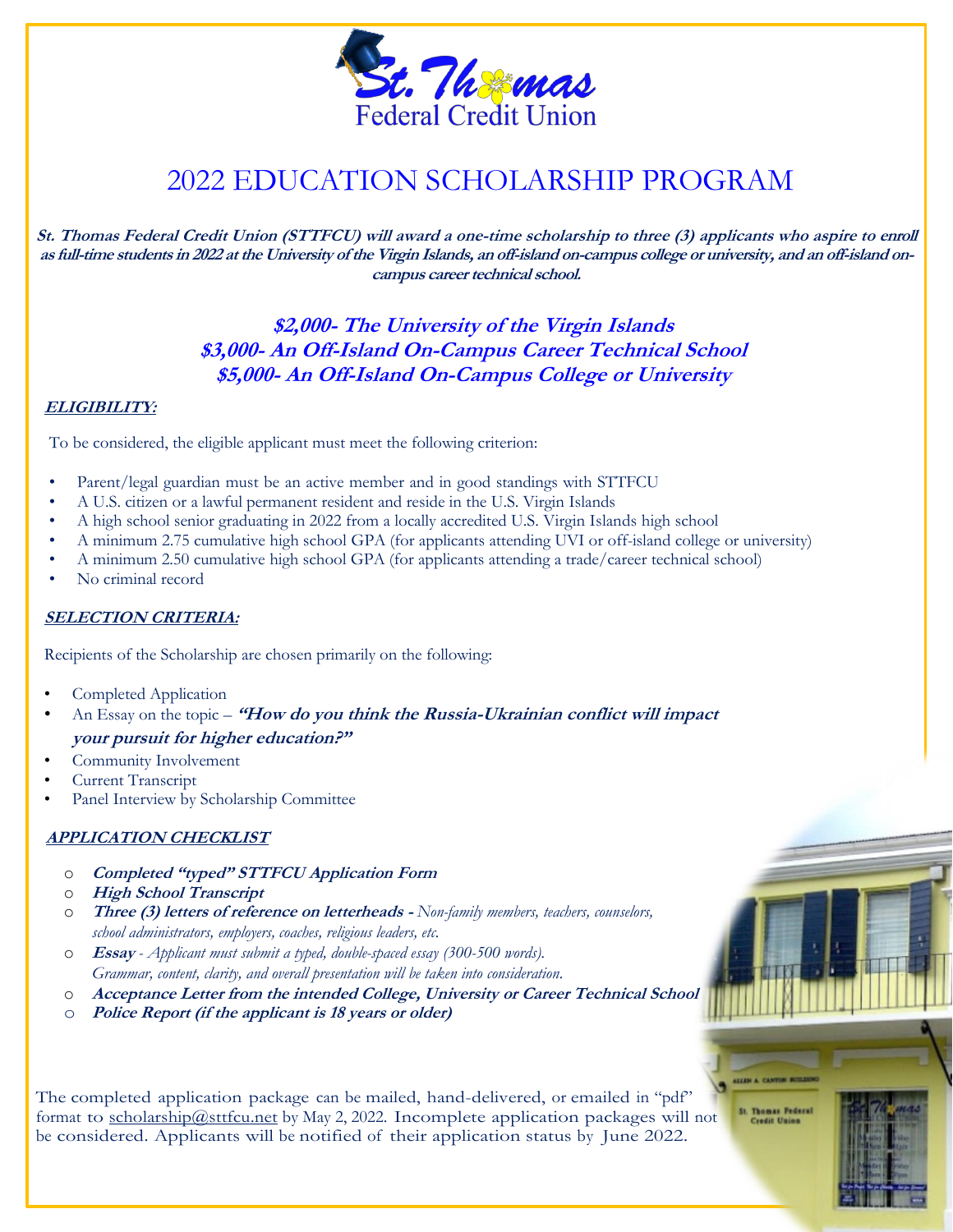

**St. Thomas Federal Credit Union Education Scholarship Application**

|                                                                                                                                                                                                                                                 |                                      | Email Land and the contract of the contract of the contract of the contract of the contract of the contract of                                                                                                                                                                                                                                                     |
|-------------------------------------------------------------------------------------------------------------------------------------------------------------------------------------------------------------------------------------------------|--------------------------------------|--------------------------------------------------------------------------------------------------------------------------------------------------------------------------------------------------------------------------------------------------------------------------------------------------------------------------------------------------------------------|
|                                                                                                                                                                                                                                                 |                                      |                                                                                                                                                                                                                                                                                                                                                                    |
|                                                                                                                                                                                                                                                 | $\bigcirc$ Male<br>$\bigcirc$ Female |                                                                                                                                                                                                                                                                                                                                                                    |
|                                                                                                                                                                                                                                                 |                                      |                                                                                                                                                                                                                                                                                                                                                                    |
|                                                                                                                                                                                                                                                 |                                      | State $\frac{1}{\sqrt{2}}$ $\frac{1}{\sqrt{2}}$ $\frac{1}{\sqrt{2}}$ $\frac{1}{\sqrt{2}}$ $\frac{1}{\sqrt{2}}$ $\frac{1}{\sqrt{2}}$ $\frac{1}{\sqrt{2}}$ $\frac{1}{\sqrt{2}}$ $\frac{1}{\sqrt{2}}$ $\frac{1}{\sqrt{2}}$ $\frac{1}{\sqrt{2}}$ $\frac{1}{\sqrt{2}}$ $\frac{1}{\sqrt{2}}$ $\frac{1}{\sqrt{2}}$ $\frac{1}{\sqrt{2}}$ $\frac{1}{\sqrt{2}}$ $\frac{1}{\$ |
|                                                                                                                                                                                                                                                 |                                      |                                                                                                                                                                                                                                                                                                                                                                    |
|                                                                                                                                                                                                                                                 |                                      | $\mathsf{Zip}$                                                                                                                                                                                                                                                                                                                                                     |
| Father's Name/<br>Guardian Constitution of the Constitution of the Constitution of the Constitution of the Constitution of the Constitution of the Constitution of the Constitution of the Constitution of the Constitution of the Constitution | Mother's Name/                       |                                                                                                                                                                                                                                                                                                                                                                    |
|                                                                                                                                                                                                                                                 |                                      |                                                                                                                                                                                                                                                                                                                                                                    |
|                                                                                                                                                                                                                                                 |                                      | Graduation Date / / /2022                                                                                                                                                                                                                                                                                                                                          |
|                                                                                                                                                                                                                                                 |                                      | $\mathsf{Zip}$                                                                                                                                                                                                                                                                                                                                                     |
| College/University/Trade Career/                                                                                                                                                                                                                |                                      | Start Date / / /2022                                                                                                                                                                                                                                                                                                                                               |

Major/Area of Study

High School & Community Honors and Awards (Please list honors, awards, position held and year of participation. Use this space only).